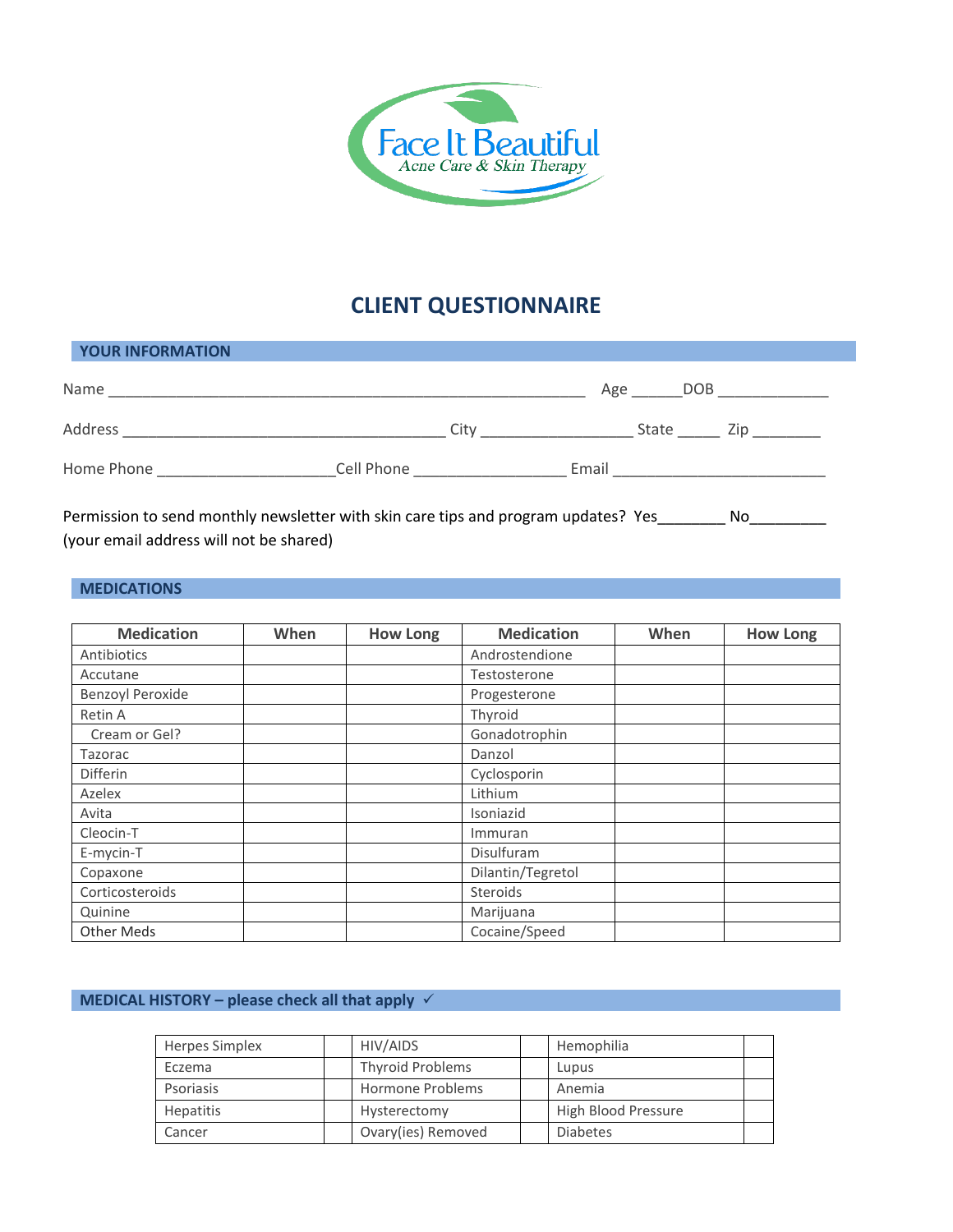|    | Staph Infection/MRSA<br>Metal Pins in Body<br>Pacemaker                                                                |
|----|------------------------------------------------------------------------------------------------------------------------|
|    | Your primary care physician:                                                                                           |
|    |                                                                                                                        |
|    | Are you under a dermatologist's or other skin physician's care? Yes $\Box$ No $\Box$                                   |
|    |                                                                                                                        |
|    |                                                                                                                        |
|    |                                                                                                                        |
|    |                                                                                                                        |
|    |                                                                                                                        |
|    |                                                                                                                        |
|    | <b>LIFESTYLE CONSIDERATIONS</b>                                                                                        |
|    |                                                                                                                        |
|    | 1. Have you ever had any reaction to any products or anything you have put on your face?<br>Yes $\Box$ No $\Box$       |
|    |                                                                                                                        |
|    | 2. Please check any of these you are allergic to: Sulfur □ Aspirin □ Latex □                                           |
|    |                                                                                                                        |
| 3. | Do you smoke? Yes □ No □                                                                                               |
|    | 4. Do you use fabric softener or fabric softener sheets in the dryer? Yes □ No □                                       |
| 5. | Do you swim in a chlorinated pool? Yes □ No □                                                                          |
| 6. | Do you work around chemicals, tars, oils, grease or inks? Yes □ No □                                                   |
| 7. | Do you work nights? Yes □ No □                                                                                         |
|    | 8. Are you currently under a lot of stress? Yes $\Box$ No $\Box$ (common stress = job loss, new job, wedding, romantic |
|    | breakup, death in the family or close friend, graduation, difficult home life, long commute, heavily                   |
|    | scheduled)                                                                                                             |
|    | 9. <b>Women:</b> Do you use birth control pills, shots or use an IUD? Yes $\Box$ No $\Box$                             |
|    |                                                                                                                        |
|    | Are you pregnant or nursing? Yes □ No □                                                                                |
|    | 10. Men: Do you have shaving irritation? Yes □ No □                                                                    |
|    | What do you use for shaving?                                                                                           |

### 11. Diet – do you consume the following?

| <b>Foods</b>         | How often per week | <b>Foods</b>     | How often per week |
|----------------------|--------------------|------------------|--------------------|
| Fast Food            |                    | Peanuts          |                    |
| Processed Food       |                    | Sushi            |                    |
| <b>Salty Snacks</b>  |                    | Kelp and Seaweed |                    |
| Milk/Yogurt          |                    | Miso Soup        |                    |
| Cheese               |                    | Soy              |                    |
| Whey or Soy          |                    | <b>Vitamins</b>  |                    |
| Protein              |                    |                  |                    |
| <b>Peanut Butter</b> |                    | Seafood          |                    |

# **PRODUCTS CURRENTLY USING – Provide product names.**

| $\sim$<br>anser |  |
|-----------------|--|
| -<br>ำner       |  |